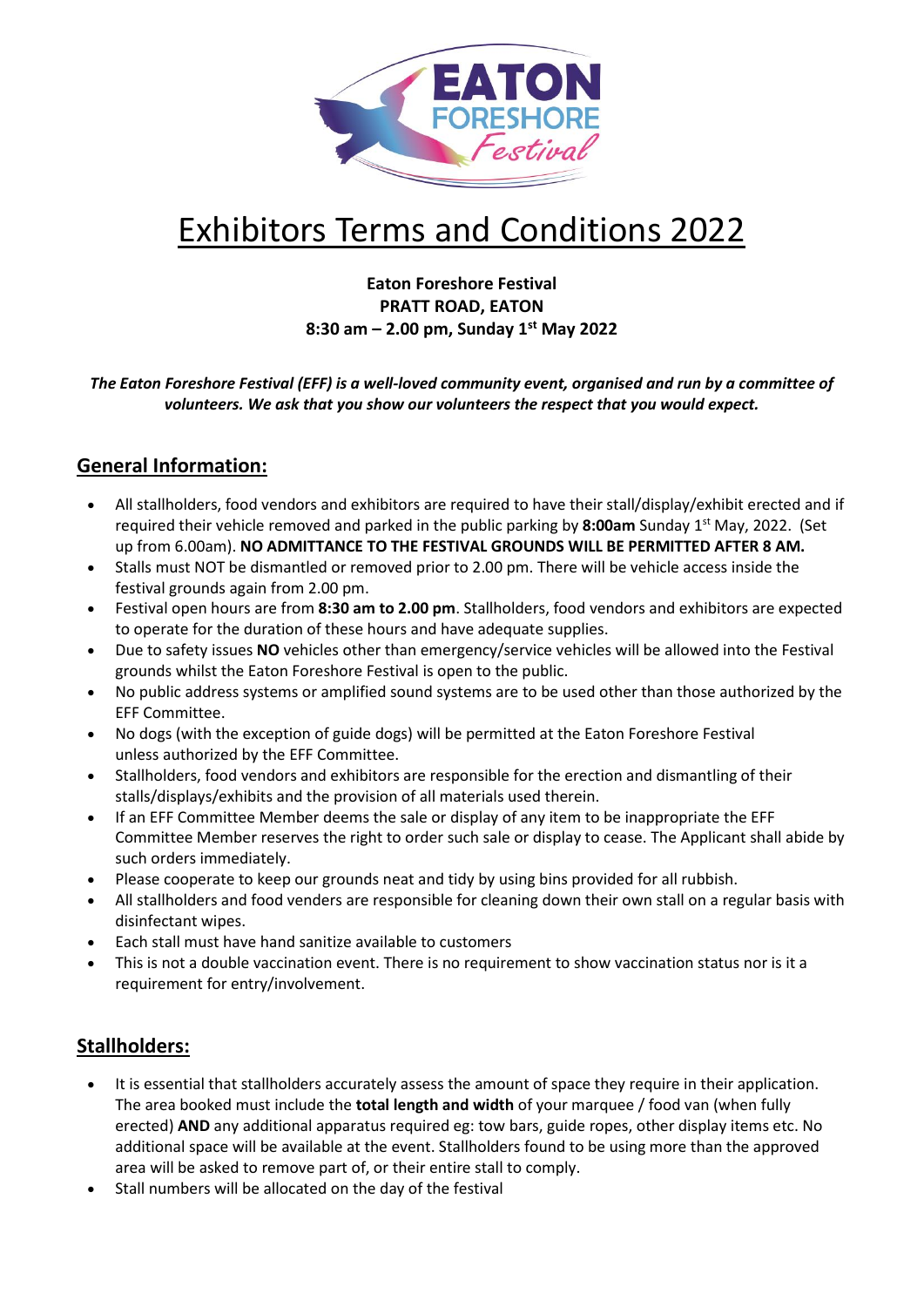- If space permits, stallholders are permitted to park their vehicle behind their display, if no space is available then vehicles must be parked in the public parking area.
- Stallholders are to provide their own equipment such as tables, chairs and weather protection (marquees, gazebos etc).
- Stallholders may be contacted by the Shire of Dardanup in order to check insurances and sale of goods. All stall holders are required to reply and abide by any Shire rules and regulations.
- For safety reasons, no stall will be permitted to sell cap guns or toys with any firing ability.
- Stallholders must confine their displays to the stall site and all items must be stable and firmly secured to avoid possible risk or injury.
- All marquees/gazebos must be well secured in case of wind gusts. Any marquees/gazebos set up on bitumen areas must be secured with sand bags.
- There are committee members walking around supervising throughout the day and are more than happy to man your stall for toilet breaks if required, please let us know on your application if you may require this service.

# **Food Vendors:**

- Food vendors will be contacted by the Shire of Dardanup's Environmental Health Officer and must supply a copy of the certificate of registration as a food business that lists the vehicle you are planning to bring or details of your food stall, and a quick outline of the food items you intend to sell, what food preparation will be carried out before you arrive, and what will occur at the Festival.
- Should the Shire of Dardanup not approve your food stall your successful application to the Eaton Foreshore Festival will be revoked.
- Temporary Food Stalls (including pre-packaged goods) must comply with Shire of Dardanup 'Guidelines for a Food Stall'. See Michelle Dennis, Environmental Health Officer at Shire of Dardanup Ph: 9724 0319, Email: [health@dardanup.wa.gov.au](mailto:health@dardanup.wa.gov.au) to obtain a copy.

| <b>Stall Type</b>                                                                          | <b>Size</b><br>(All stalls are 3 m in depth unless requested) | <b>Site Cost (inc. GST)</b>          |
|--------------------------------------------------------------------------------------------|---------------------------------------------------------------|--------------------------------------|
| Market/Trade/Business Stall                                                                | 3 m frontage<br>Larger bay add \$10/metre                     | \$65.00<br>Larger bay add \$10/metre |
|                                                                                            |                                                               |                                      |
| <b>Food Stall</b>                                                                          | State Size Required on Application                            | \$200.00                             |
|                                                                                            |                                                               |                                      |
| Show Bag Vendor                                                                            | 10 m frontage                                                 | \$200.00                             |
|                                                                                            |                                                               |                                      |
| Not-for-profit / Community Group<br><b>Information Only Display</b><br>(no goods for sale) | 3 m frontage                                                  | No charge                            |

# **Fees:**